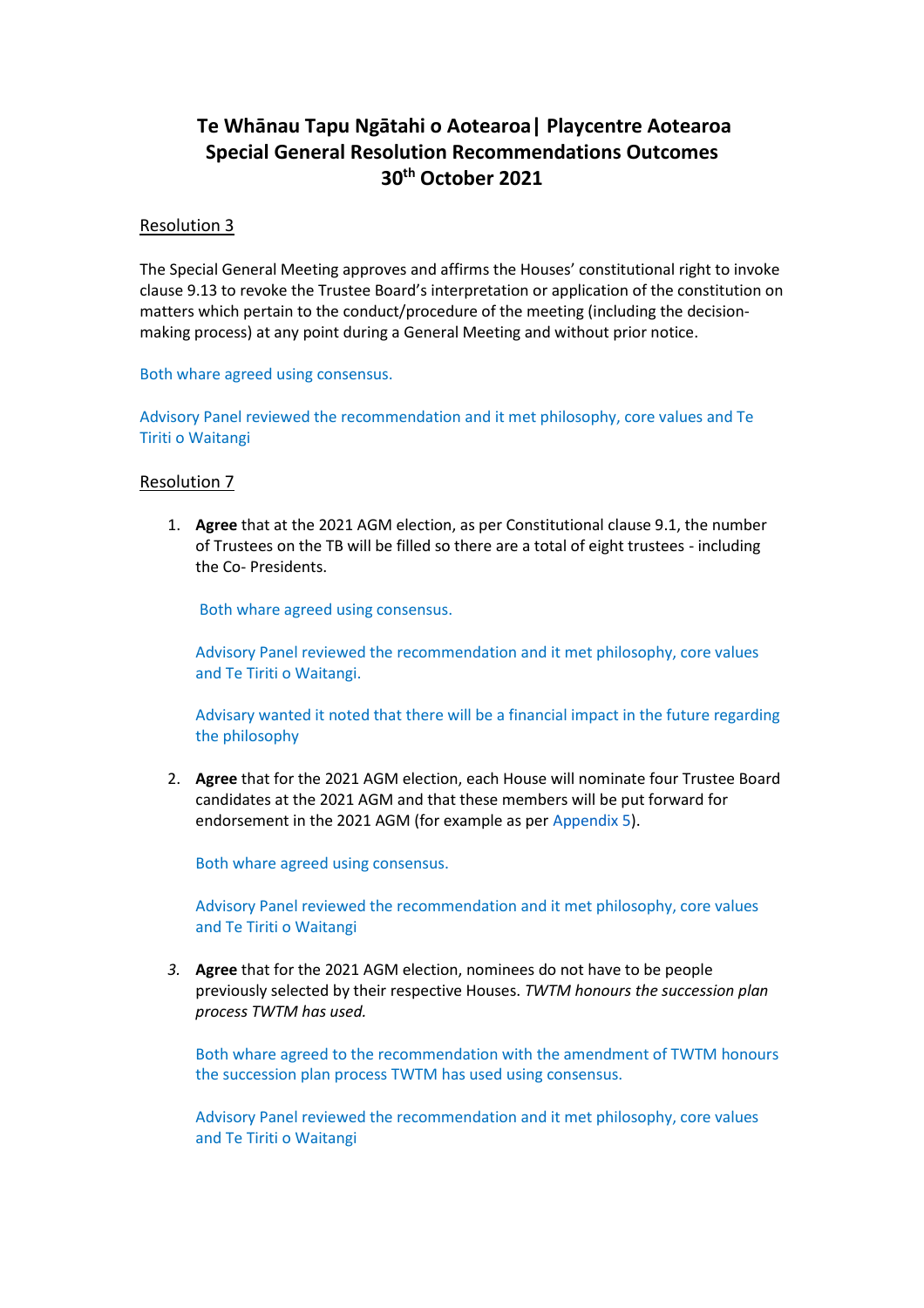4. **Agree** that the Houses will consider using voting as an alternative to consensus decision- making for the 2021 AGM House nomination and endorsement process.

Both whare agreed using consensus.

Advisory Panel reviewed the recommendation and it met philosophy, core values and Te Tiriti o Waitangi

5. **Agree** that the TB must have equal representation between the Houses including equal voting rights.

Both whare agreed using consensus.

Advisory Panel reviewed the recommendation and it met philosophy, core values and Te Tiriti o Waitangi

6. **Agree** that the budget will be adjusted at the next budget review to enable at least two extra Trustee Board members to be funded for the 2021-2022 financial year.

Both whare agreed using consensus.

Advisory Panel reviewed the recommendation and it met philosophy, core values and Te Tiriti o Waitangi

#### Resolution 1,2, and 5

1. Table as accepted that the interpretation of 11.4 read with 11.1 is that only the houses in partnership can decide whether to invoke clause 11.4.1, 11.4.2 or 11.4.3, and therefore, as per clause 9.13, any interpretation or application of the Constitution by the Trustee Board that the Trustee Board can delegate a decision to itself under clause 11.4 is hereby revoked by this General Meeting.

Both whare agreed using consensus.

Advisory Panel reviewed the recommendation and it met philosophy, core values and Te Tiriti o Waitangi

2. Table as accepted that there is no constitutional basis for the Advisory Panel to make or veto decisions, and therefore, as per clause 9.13, any interpretation or application of the Constitution by the Trustee Board that the Advisory Panel can make, or veto decisions is hereby revoked by this General Meeting.

Both whare agreed using consensus.